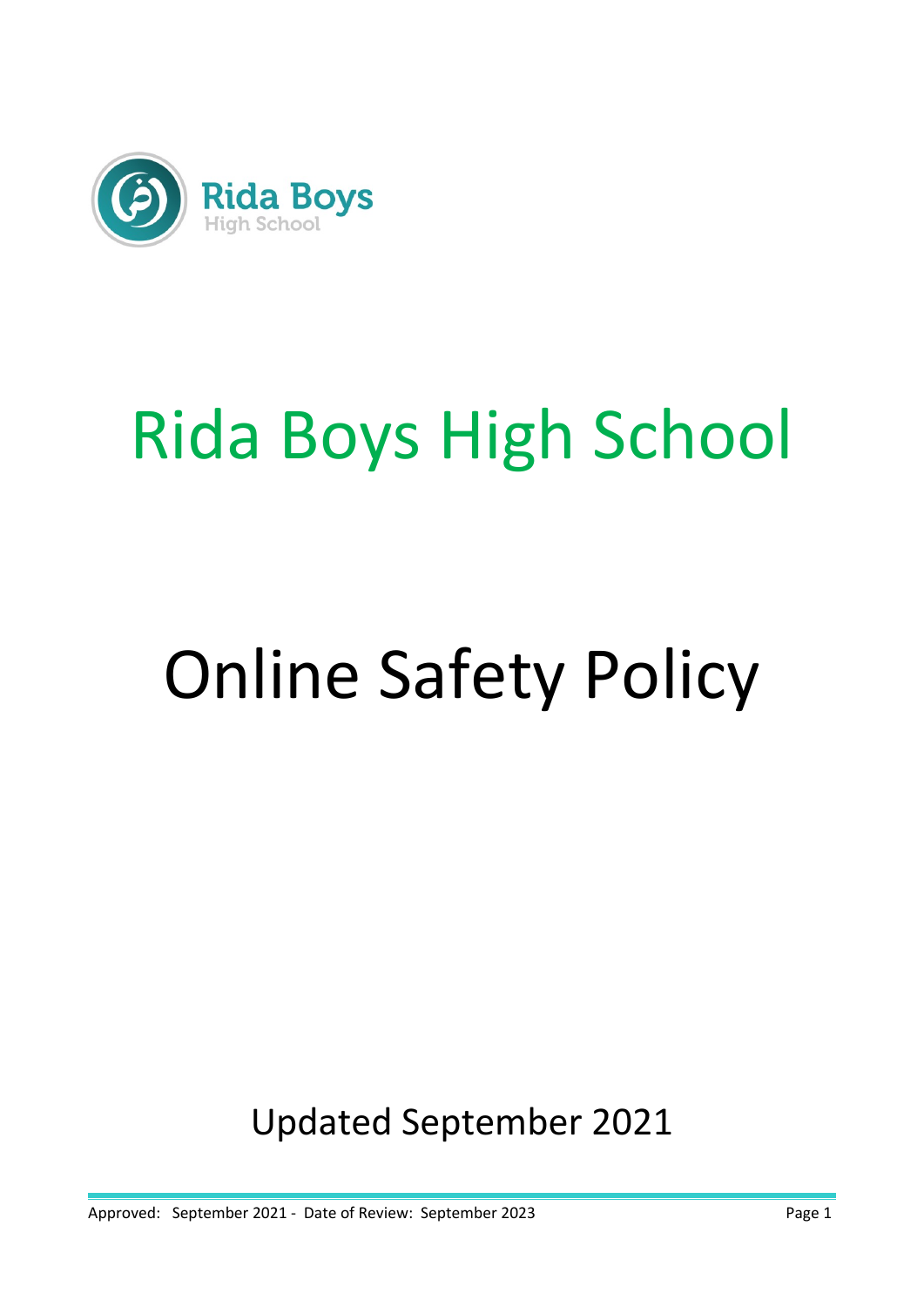# **Table of Contents**

|    |                                                                                                                                                                                                                   | Page           |
|----|-------------------------------------------------------------------------------------------------------------------------------------------------------------------------------------------------------------------|----------------|
|    | 1. Introduction                                                                                                                                                                                                   | 3              |
| 2. | Responsibilities of the school<br>community                                                                                                                                                                       | $\overline{7}$ |
|    | 3. Acceptable Use Policies (AUP)                                                                                                                                                                                  | 13             |
|    | 4. Training                                                                                                                                                                                                       | 14             |
|    | 5. Learning and teaching                                                                                                                                                                                          | 14             |
|    | 6. Parents and carers                                                                                                                                                                                             | 15             |
| 7. | Managing and safeguarding IT<br>systems                                                                                                                                                                           | 16             |
| 8. | Using the internet; email; publishing<br>content online; using images, video<br>& sound; using video conferencing<br>and other online text or video<br>meetings; using mobile phones;<br>using other technologies | 18             |
| 9. | Protecting school data and<br>information                                                                                                                                                                         | 23             |
|    | 10. Responding to online safety incidents                                                                                                                                                                         | 25             |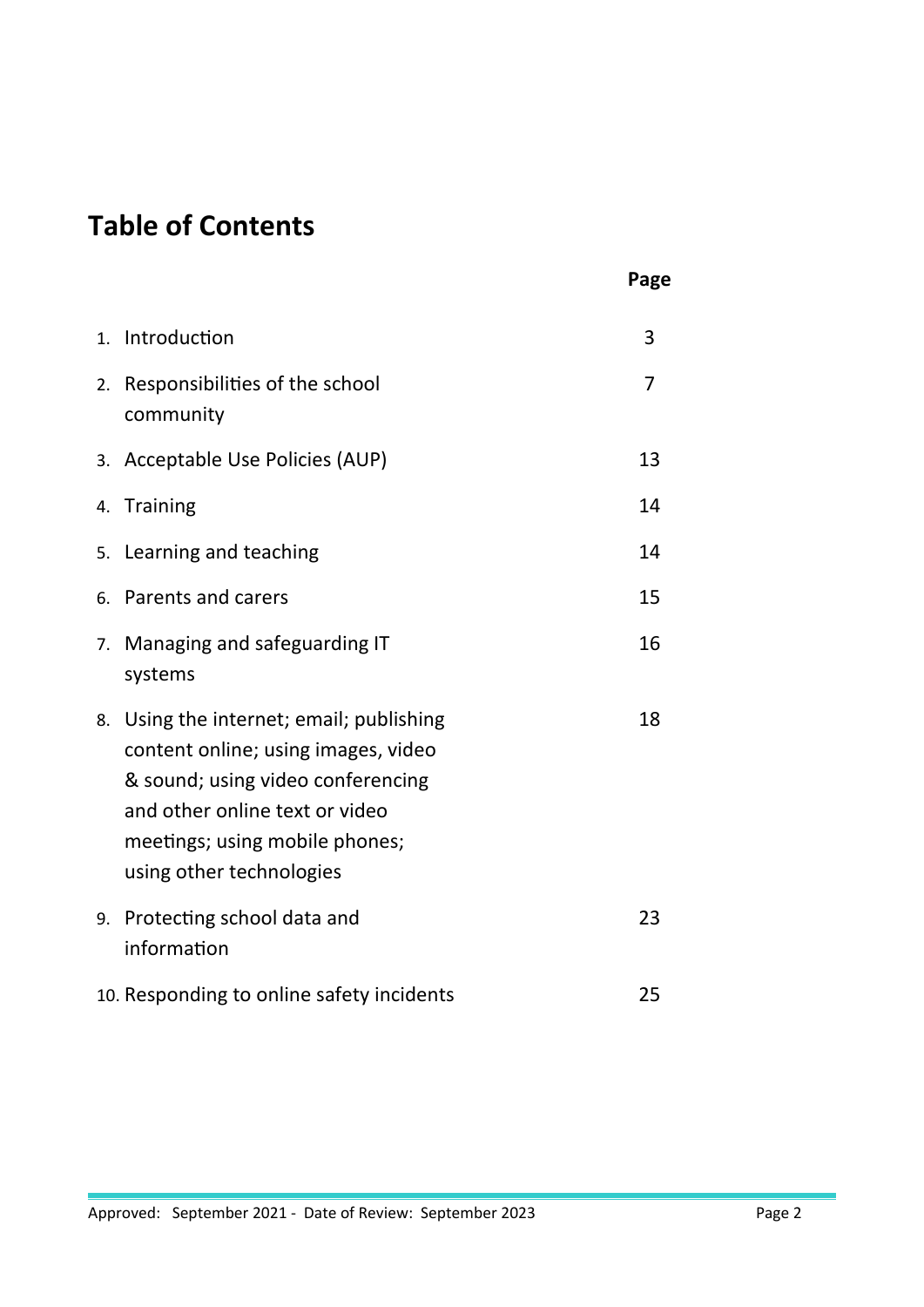# **Acknowledgement**

This policy is based on an original document '**YHGfL Guidance for Creating an eSafety Policy'** written by Yorkshire and Humberside Grid for Learning. It has been adapted and updated by Kirklees Learning Service for use in Kirklees Schools.

# **1.Introduction**

This Online Safety policy recognises the commitment of our school to keeping staff and pupils safe online and acknowledges its part in the school's overall safeguarding policies and procedures. It shows our commitment to meeting the requirement to keep pupils safe when using technology. We believe the whole school community can benefit from the opportunities provided by the internet and other technologies used in everyday life. The Online Safety Policy supports this by identifying the risks and the steps we are taking to avoid them. The breadth of issues classified within online safety is considerable, but can be categorised into three areas of risk:

- Content: being exposed to illegal, inappropriate or harmful material
- Contact: being subjected to harmful online interaction with other users
- Conduct: personal online behaviour that increases the likelihood of, or causes, harm (DfE Keeping Children Safe in Education 2020)

This policy shows our commitment to developing a set of safe and responsible behaviours that will enable us to reduce the risks whilst continuing to benefit from the opportunities. We wish to ensure that all members of the school community are aware that unlawful or unsafe behaviour is unacceptable and that, where necessary disciplinary or legal action will be taken. We aim to minimise the risk of misplaced or malicious allegations being made against adults who work with pupils.

Our expectations for responsible and appropriate conduct are set out in our Acceptable Use Policies (AUP) which we expect all staff and pupils to follow.

As part of our commitment to Online Safety we also recognise our obligation to implement a range of security measures to protect the school network and facilities from attack, compromise and inappropriate use and to protect school data and other information assets from loss or inappropriate use.

### **The scope of this policy**

 This policy applies to the whole school community including the Senior Leadership Team (SLT), Governing Body (GB), all staff employed directly or indirectly by the school, visitors and all pupils.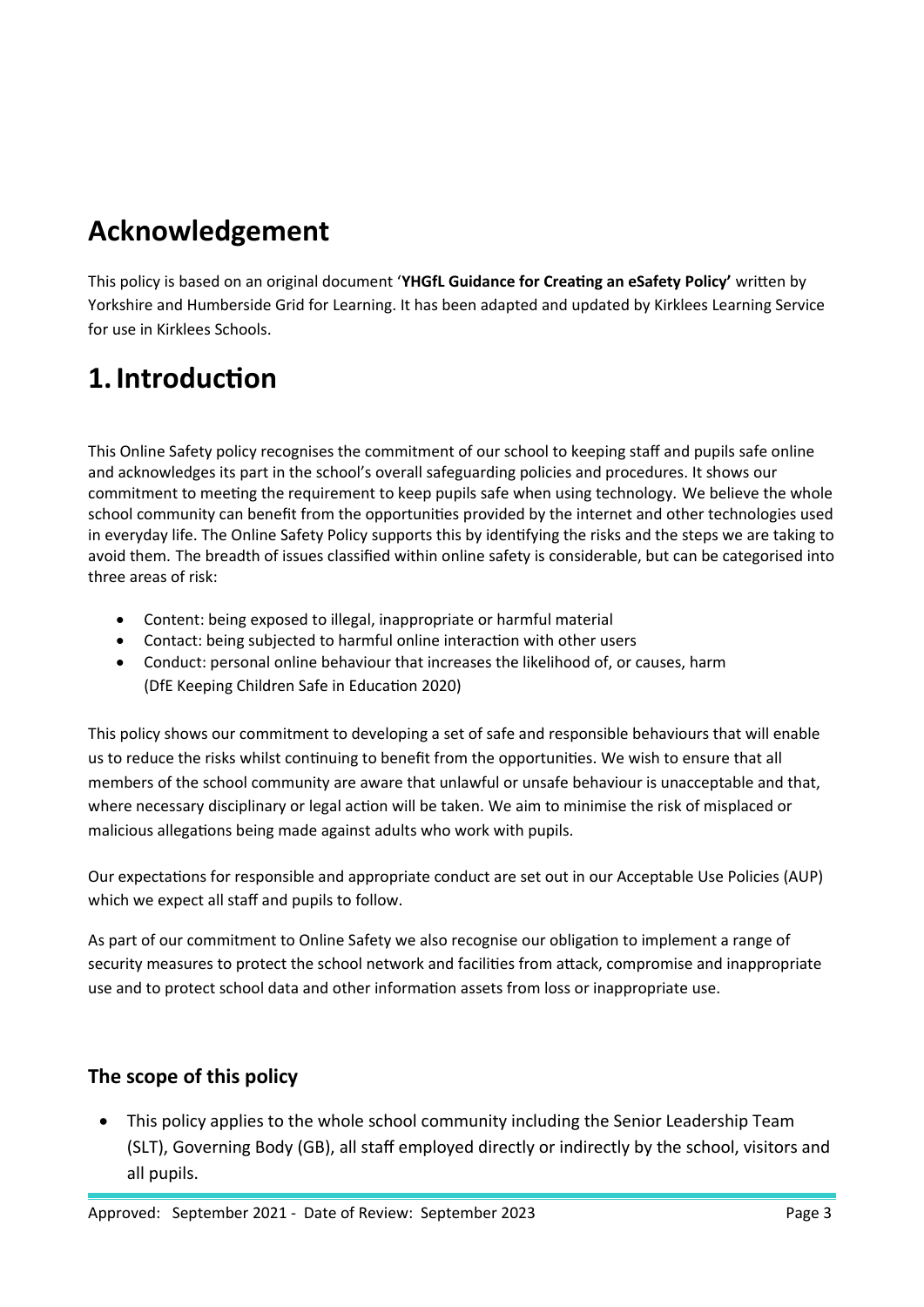- The Senior Leadership Team and school governors will ensure that any relevant or new legislation that may impact upon the provision for online safety within school will be reflected within this policy.
- The Education and Inspections Act 2006 empowers head teachers, to such extent as is reasonable, to regulate the behaviour of pupils when they are off the school site and empowers members of staff to impose disciplinary penalties for inappropriate behaviour. This is pertinent to incidents of online bullying, or other online safety related incidents covered by this policy, which may take place out of school, but is linked to membership of the school.
- The Education Act 2011 gives the school the power to confiscate and search the contents of any mobile device if the Headteacher believes it contains any material that could be used to bully or harass others.
- The school will clearly detail its management of incidents within this policy, associated behaviour and anti-bullying policies and will, where known, inform parents and carers of incidents of inappropriate online behaviour that take place out of school.

**The person in school taking on the role of Online Safety lead is Zubair Patel**

**The Governor with an overview of Online Safety matters is Yasir Master**

**This Online Safety policy was created by Rida Boys High School Governing Body**

**The following groups were consulted during the creation of this Online Safety policy: Rida Boys High School Governing Body, Headteacher, Senior leaders.** 

**The policy was completed on: September 2020**

**The policy was approved by Rida Boys High School Governing Body on August 2020**

**The policy is due for review no later than: August 2021**

### **Implementation of the policy**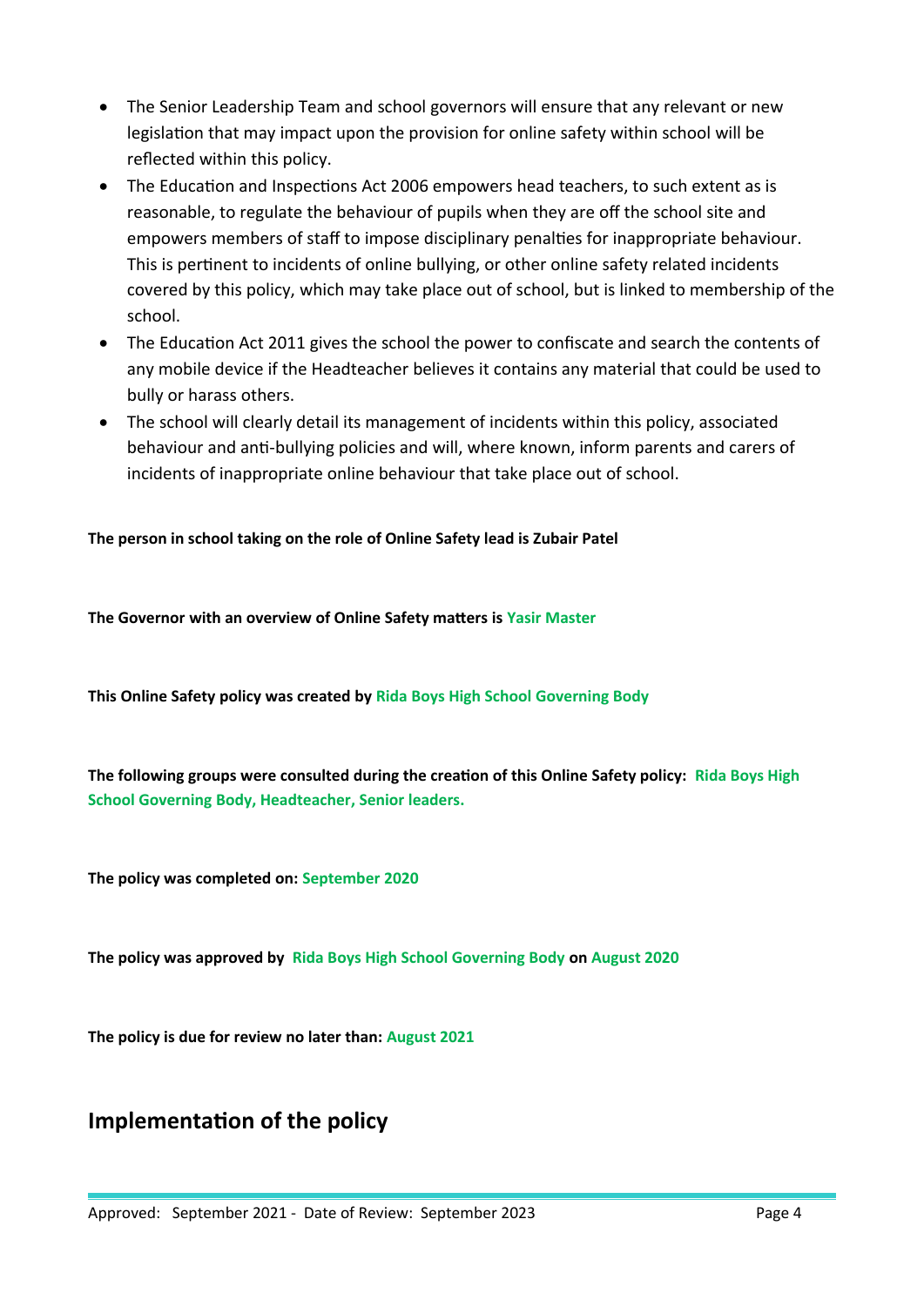- The Senior Leadership Team will ensure all members of school staff are aware of the contents of the school Online Safety Policy and the use of any new technology within school.
- All staff, pupils, occasional and external users of our school ICT equipment will sign the relevant Acceptable Use Policies
- All amendments will be published and awareness sessions will be held for all members of the school community.
- Online safety will be taught as part of the curriculum in an age-appropriate way to all pupils.
- Online safety posters will be prominently displayed around the school.
- The Online Safety Policy will be made available to parents, carers and others via the school website or VLE.

### **The following local and national guidance are acknowledged and included as part of our Online Safety Policy:**

### **1. Kirklees LSCB Guidance**

#### **[The Kirklees Safeguarding Children's Board Procedures and Guidance](http://www.kirkleessafeguardingchildren.co.uk/procedures-guidance.html)**

Kirklees Safeguarding procedures will be followed where an online safety issue occurs which gives rise to any concerns related to child protection. In particular we acknowledge the specific guidance in:

#### **[Section 1.4.5 Child Abuse and Information Communication Technology](https://westyorkscb.proceduresonline.com/p_ca_information.html)**

This section of the Kirklees Safeguarding procedures covers awareness of, and response to, issues related to child abuse and the internet. In particular we note and will follow the advice given in the following section:

#### **Section 7 Actions to be taken where an Employee has Concerns about a Colleague**

This provides guidance on the action to be taken if an employee has either information or reason to suspect that a colleague is accessing indecent images of children.

### **2. Government Guidance**

**[Keeping Children Safe in Education \(DfE 2020\)](https://www.gov.uk/government/uploads/system/uploads/attachment_data/file/526153/Keeping_children_safe_in_education_guidance_from_5_September_2)** with particular reference to Annex C Online Safety

**[The Prevent Duty: for schools and childcare providers](https://www.gov.uk/government/publications/protecting-children-from-radicalisation-the-prevent-duty)** (DfE 2015)

**[Revised Prevent Duty Guidance for England and Wales](https://www.gov.uk/government/publications/prevent-duty-guidance)** (Home Office 2015)

**[How social media is used to encourage travel to Syria and Iraq - Briefing note for schools](https://www.gov.uk/government/publications/the-use-of-social-media-for-online-radicalisation)** (DfE 2015)

**[Cyberbullying: Advice for Headteachers and School Staff](https://www.gov.uk/government/uploads/system/uploads/attachment_data/file/374850/Cyberbullying_Advice_for_Headteachers_and_School_Staff_121114.pdf)** (DfE 2014)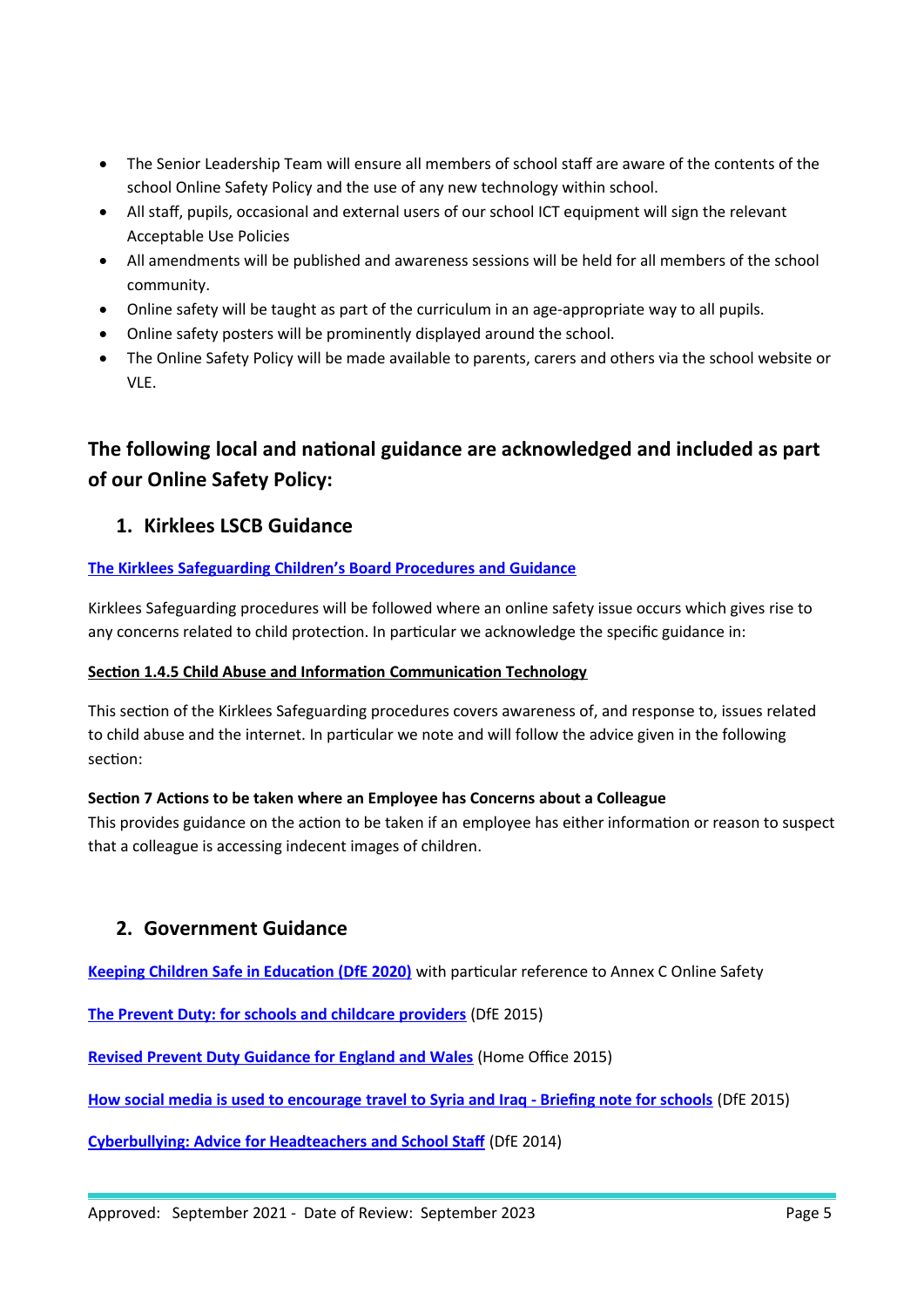#### **[Advice on Child Internet Safety 1.0 Universal Guidelines for Providers](https://www.gov.uk/government/uploads/system/uploads/attachment_data/file/177099/DFE-00004-2012.pdf)** (DfE and UKSIC 2012)

### **3. Kirklees Learning Service Guidance**

The following Kirklees guidance documents are included as part of this Online Safety Policy:

**Kirklees Electronic Communications Guidance for School Staff**

**Kirklees First Responders Guidance for School Staff**

The following document is included for information

**Misuse of Electronic Communications** – information for all Kirklees staff

All of the above policies are available on [One Hub](https://ws.onehub.com/workspaces/392105/folders/291680995).

### **4. Other Guidance**

**[Appropriate Filtering for Education Settings](http://www.saferinternet.org.uk/advice-and-resources/teachers-and-professionals/appropriate-filtering-and-monitoring)** (UK Safer Internet Centre 2016)

**[Appropriate Monitoring for Schools](http://www.saferinternet.org.uk/advice-and-resources/teachers-and-professionals/appropriate-filtering-and-monitoring)** (UK Safer Internet Centre 2016)

### **2.Responsibilities of the School Community**

We believe that online safety is the responsibility of the whole school community and that everyone has their part to play in ensuring all members of the community are able to benefit from the opportunities that technology provides for learning and teaching. The following responsibilities demonstrate how each member of the community will contribute.

### **The senior leadership team accepts the following responsibilities:**

- The Headteacher will take ultimate responsibility for the online safety of the school community
- Identify a person (the Online Safety Lead) to take day to day responsibility for online safety; provide them with training; monitor and support them in their work.
- Ensure adequate technical support is in place to maintain a secure ICT system
- Ensure policies and procedures are in place to ensure the integrity of the school's information and data assets
- Ensure liaison with the governors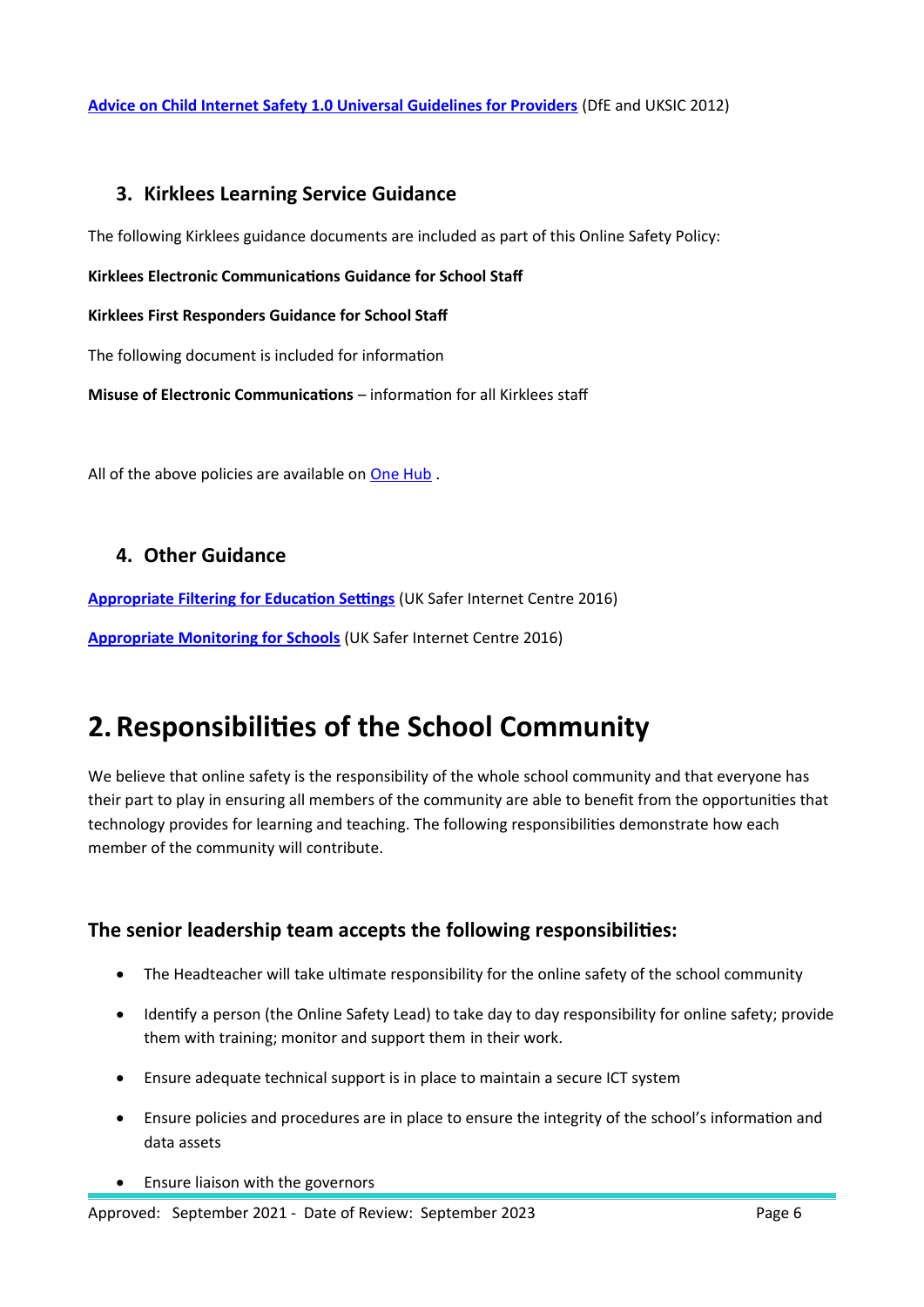- Develop and promote an online safety culture within the school community
- Ensure that all staff, pupils and other users agree to the Acceptable Use Policy and that new staff have online safety included as part of their induction procedures
- Make appropriate resources, training and support available to all members of the school community to ensure they are able to carry out their roles effectively with regard to online safety
- Receive and regularly review online safety incident logs; ensure that the correct procedures are followed should an online safety incident occur in school and review incidents to see if further action is required

### **Responsibilities of the Online Safety Lead**

- Promote an awareness and commitment to online safety throughout the school
- Be the first point of contact in school on all online safety matters
- Take day to day responsibility for online safety within the school
- Lead the school online safety team and/or liaise with technical staff on online safety issues
- Create and maintain online safety policies and procedures
- Develop an understanding of current online safety issues, guidance and appropriate legislation through regular training
- Ensure delivery of an appropriate level of training in online safety issues
- Ensure that online safety education is embedded across the curriculum
- Ensure that online safety is promoted to parents and carers
- Ensure that any person who is not a member of school staff , who makes use of the school ICT equipment in any context, is made aware of the Acceptable Use Policy
- Liaise with the Local Authority, the Local Safeguarding Children's Board and other relevant agencies as appropriate
- Monitor and report on online safety issues to the online safety group, the Leadership team and the Safeguarding/Online Safety Governor as appropriate
- Ensure that staff and pupils know the procedure to follow should they encounter any material or communication that makes them feel uncomfortable and how to report an online safety incident
- Ensure an online safety incident log is kept up to date
- Ensure that Good Practice Guides for online safety are displayed in classrooms and around the school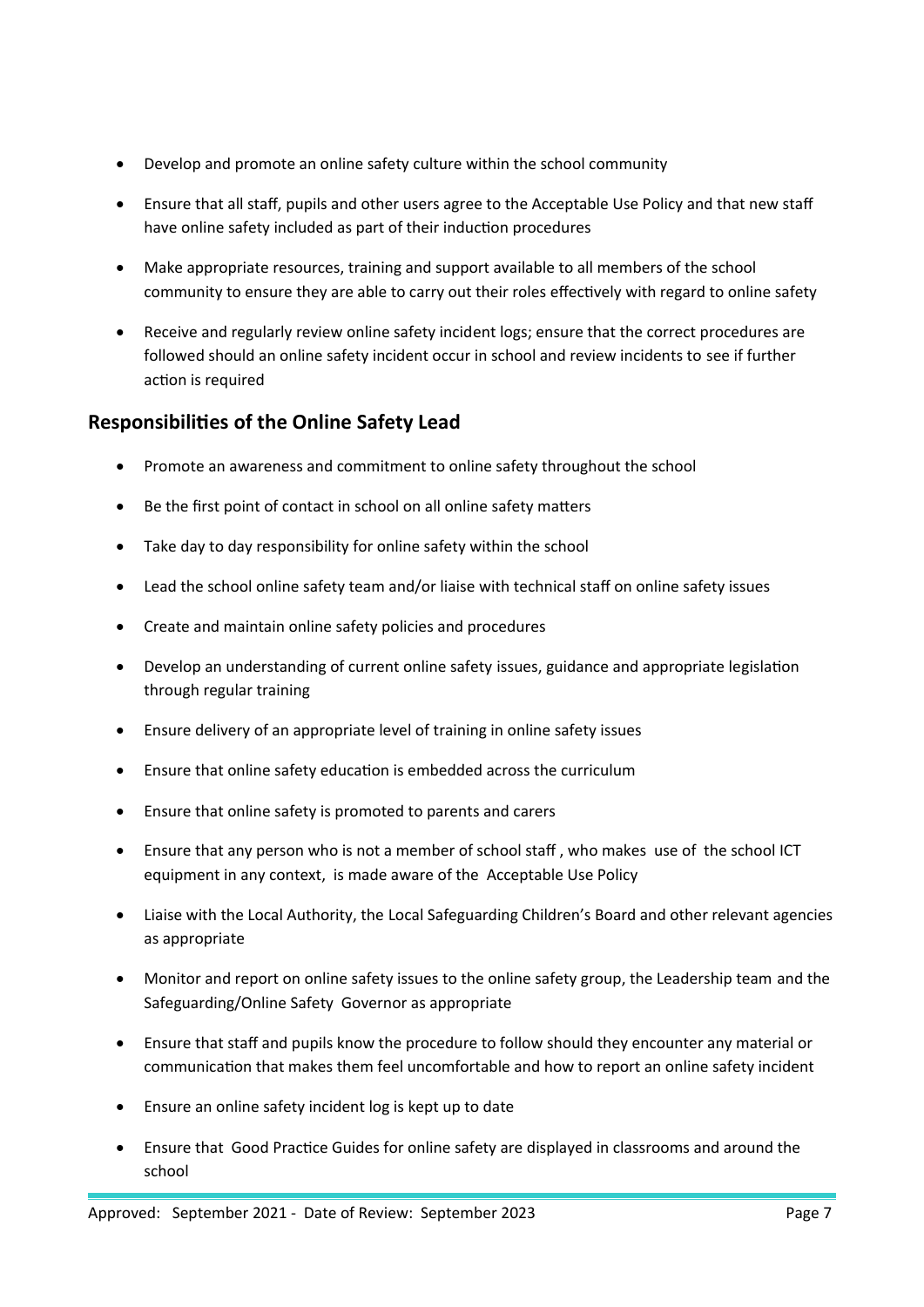- To promote the positive use of modern technologies and the internet
- To ensure that the school Online Safety Policy and Acceptable Use Policies are reviewed at prearranged time intervals.

### **Responsibilities of all Staff**

- Read, understand and help promote the school's online safety policies and guidance
- Read, understand and adhere to the staff AUP
- Take responsibility for ensuring the safety of sensitive school data and information
- Develop and maintain an awareness of current online safety issues, legislation and guidance relevant to their work
- Maintain a professional level of conduct in their personal use of technology at all times
- Ensure that all digital communication with pupils is on a professional level and only through school based systems, **NEVER** through personal email, text, mobile phone social network or other online medium
- Embed online safety messages in learning activities where appropriate
- Supervise pupils carefully when engaged in learning activities involving technology
- Ensure that pupils are told what to do should they encounter any material or receive a communication which makes them feel uncomfortable
- Report all online safety incidents which occur in the appropriate log and/or to their line manager
- Respect, and share with pupils the feelings, rights, values and intellectual property of others in their use of technology in school and at home

### **Additional Responsibilities of Technical Staff**

- Support the school in providing a safe technical infrastructure to support learning and teaching
- Ensure appropriate technical steps, including filtering and monitoring, are in place to safeguard the security of the school IT system, sensitive data and information. Review these regularly to ensure they are up to date
- Ensure that provision exists for misuse detection and detection and prevention of malicious attack
- At the request of the Leadership Team conduct periodic checks on files, folders, email, internet use and other digital content to ensure that the Acceptable Use Policy is being followed
- Report any online safety related issues that come to their attention to the Online Safety Lead and/or Senior Leadership Team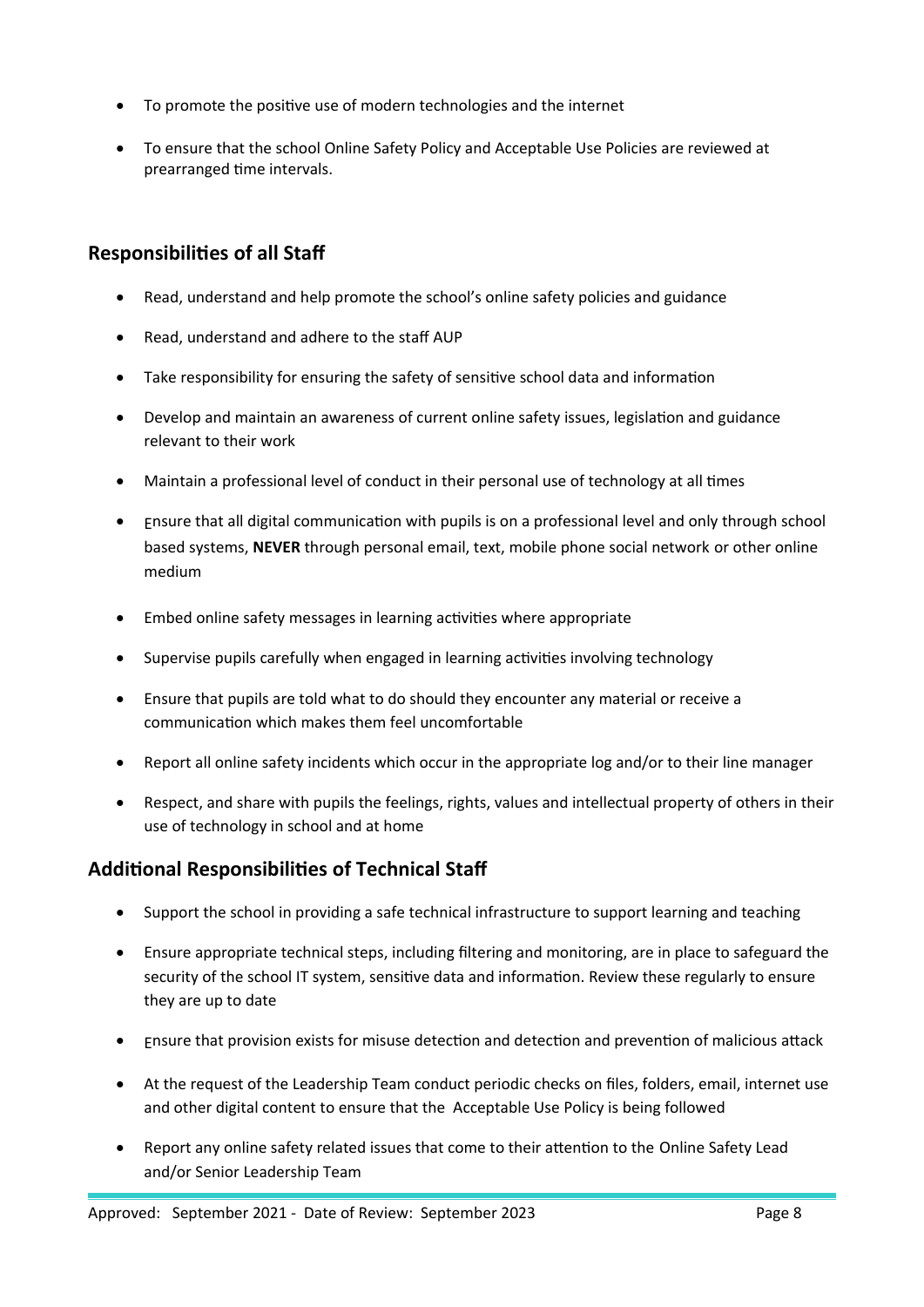- Ensure that procedures are in place for new starters and leavers to be correctly added to and removed from all relevant electronic systems, including password management
- Ensure that suitable access arrangements are in place for any external users of the schools IT equipment
- Liaise with the Local Authority, internet providers and others as necessary on online safety issues
- Document all technical procedures and review them for accuracy at appropriate intervals
- Ensure appropriate backup procedures exist so that critical information and systems can be recovered in the event of a disaster

### **Responsibilities of Pupils**

- Read, understand and adhere to the pupil AUP and follow all safe practice guidance
- Take responsibility for their own and each others' safe and responsible use of technology wherever it is being used, including judging the risks posed by the personal technology owned and used by them outside of school
- Ensure they respect the feelings, rights, values and intellectual property of others in their use of technology in school and at home
- Understand what action should be taken if they feel worried, uncomfortable, vulnerable or at risk whilst using technology, or if they know of someone to whom this is happening
- Report all online safety incidents to appropriate members of staff
- Discuss online safety issues with family and friends in an open and honest way
- To know, understand and follow school policies on the use of mobile phones, digital cameras and handheld devices
- To know, understand and follow school policies regarding online bullying

### **Responsibilities of Parents and Carers**

- Help and support the school in promoting online safety
- Read, understand and promote the pupil AUP with their children
- Discuss online safety concerns with their children, show an interest in how they are using technology, and encourage them to behave safely and responsibly when using technology
- Consult with the school if they have any concerns about their child's use of technology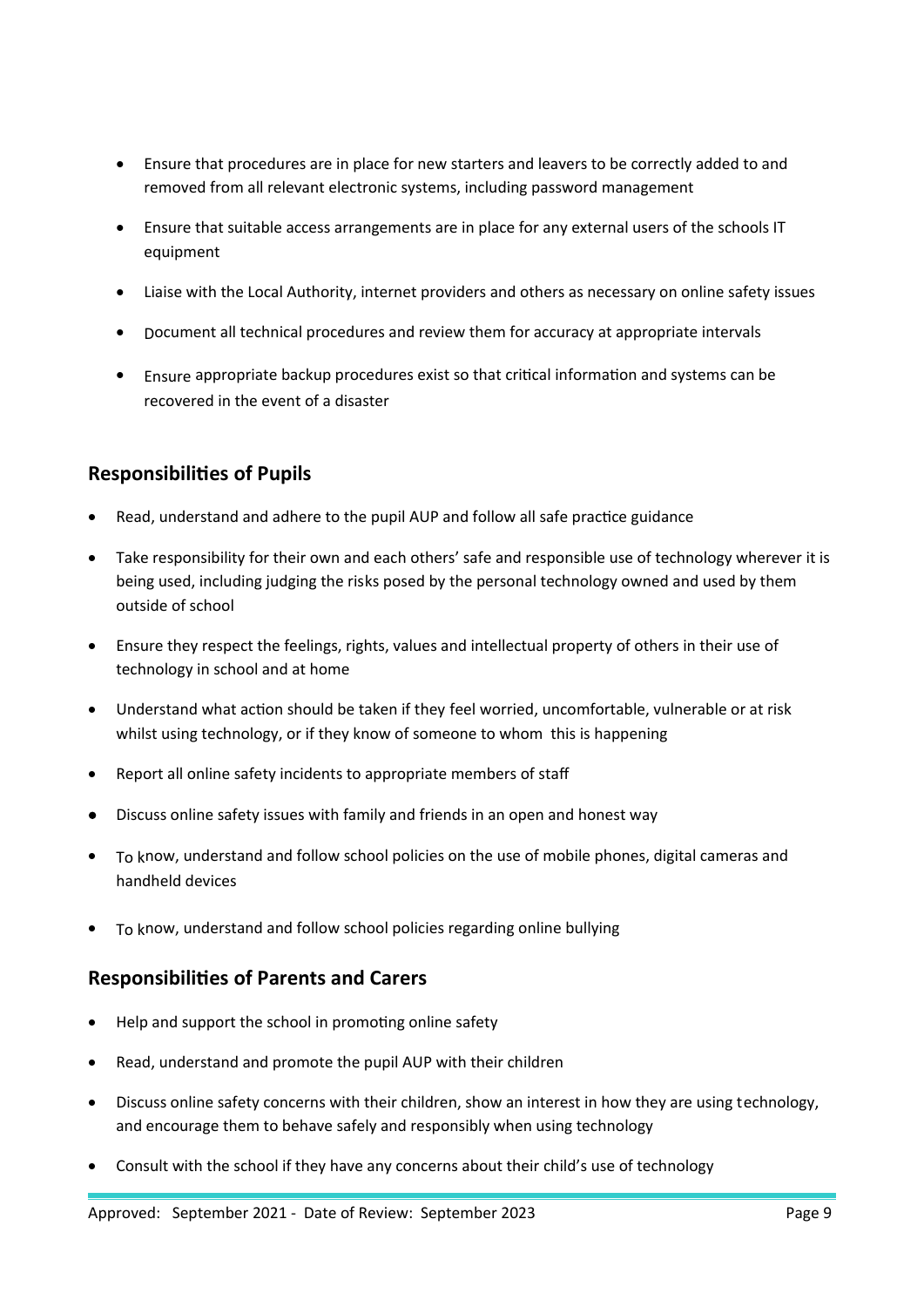- To agree to and sign the home-school agreement/prospectus/policy which clearly sets out the use of photographic and video images of pupils
- To agree to and sign the home-school agreement/policy containing a statement regarding their personal use of social networks in relation the school :

*We will support the school approach to online safety and not deliberately post comments or upload any images, sounds or text that could upset or offend any member of the school community or bring the school into disrepute.* 

### **Responsibilities of the Governing Body**

- Read, understand, contribute to and promote the school's online safety policies and guidance as part of the school's overarching safeguarding procedures
- Support the work of the school in promoting and ensuring safe and responsible use of technology in and out of school, including encouraging parents to become engaged in online safety awareness
- To have an overview of how the school IT infrastructure provides safe access to the internet and the steps the school takes to protect personal and sensitive data
- Ensure appropriate funding and resources are available for the school to implement the online safety strategy

### **Responsibilities of the Designated Safeguarding Lead**

- Be aware of and understand the risks to young people from online activities such as grooming for sexual exploitation, sexting, online bullying, radicalisation and others.
- Attend regular training and updates on online safety issues. Stay up to date through use of online communities, social media and relevant websites/newsletters.
- Understand and raise awareness of the issues and risks surrounding the sharing of personal or sensitive information.
- Raise awareness of the particular issues which may arise for vulnerable pupils in the school's approach to online safety ensuring that staff know the correct child protection procedures to follow.

### **Responsibility of any external users of the school systems e.g. adult or community education groups; breakfast or after school club**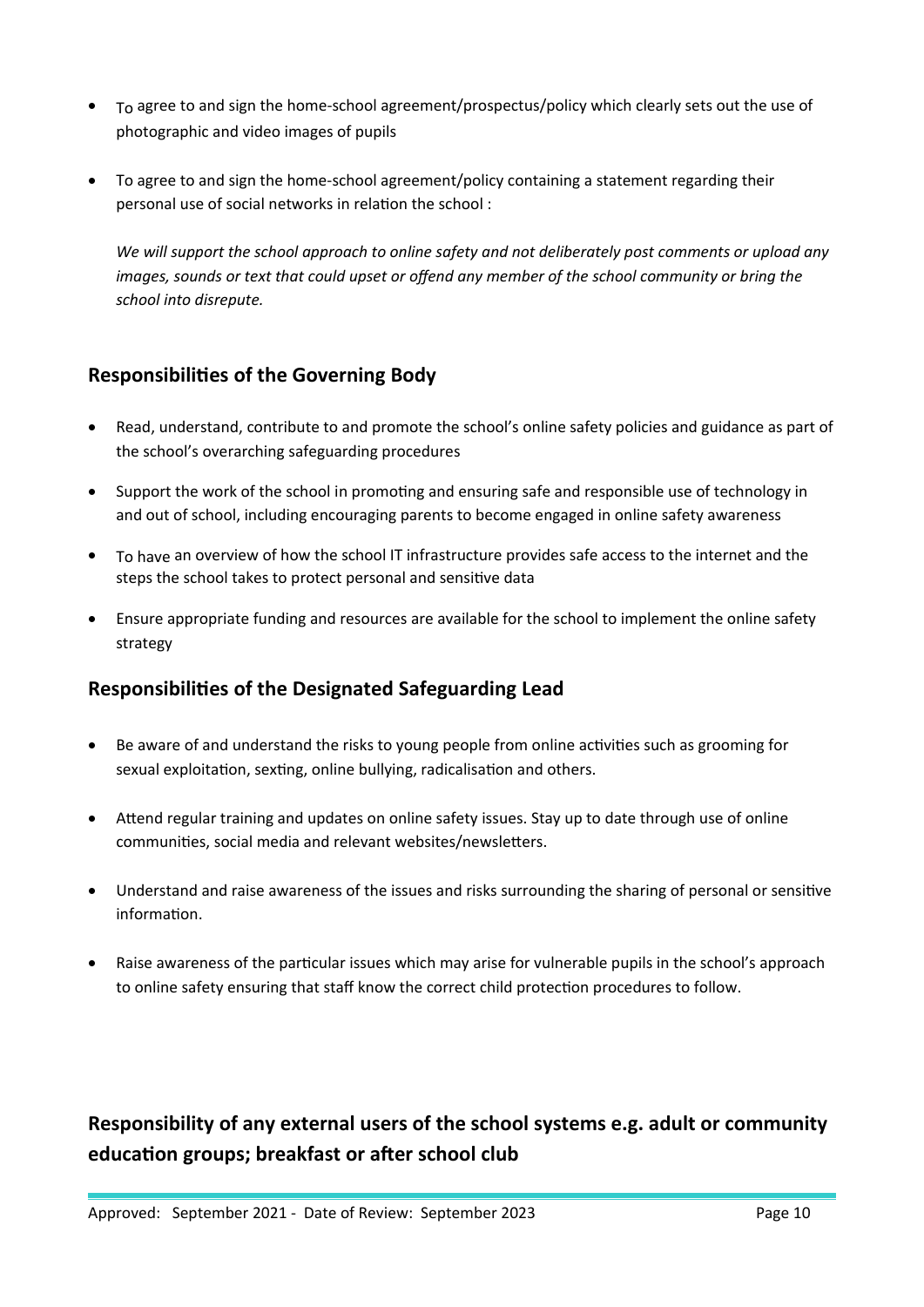- Take responsibility for liaising with the school on appropriate use of the school's IT equipment and internet, including providing an appropriate level of supervision where required
- Ensure that participants follow agreed Acceptable Use Procedures

### **3.Acceptable Use Policies**

School has a number of AUPs for different groups of users.

These are shared with all users yearly and staff and pupils will be expected to agree to them and follow their guidelines. We will ensure that external groups and visitors to school who use our ICT facilities are made aware of the appropriate AUP.

### **School Acceptable Use Policy documents**

AUP For KS3

AUP For KS4

AUP For remote learning

AUP for Staff

# **4. Training**

Technology use changes at a fast pace, and we recognise the importance of regular staff training. The Online Safety Lead will attend regular training updates as necessary, and keep up to date through online resources, newsletters and networks. All school staff will receive regular updates on risks to pupils online from the Online Safety Lead, and attend online or external training as necessary.

### **5. Learning and Teaching**

We believe that the key to developing safe and responsible behaviors online for everyone within our school community lies in effective education. We know that the internet and other technologies are embedded in our pupils' lives, not just in school but outside as well, and we believe we have a duty to help prepare our pupils to benefit safely from the opportunities that these present.

We deliver a planned and progressive scheme of work to teach online safety knowledge and understanding and to ensure that pupils have a growing understanding of how to manage the risks involved in online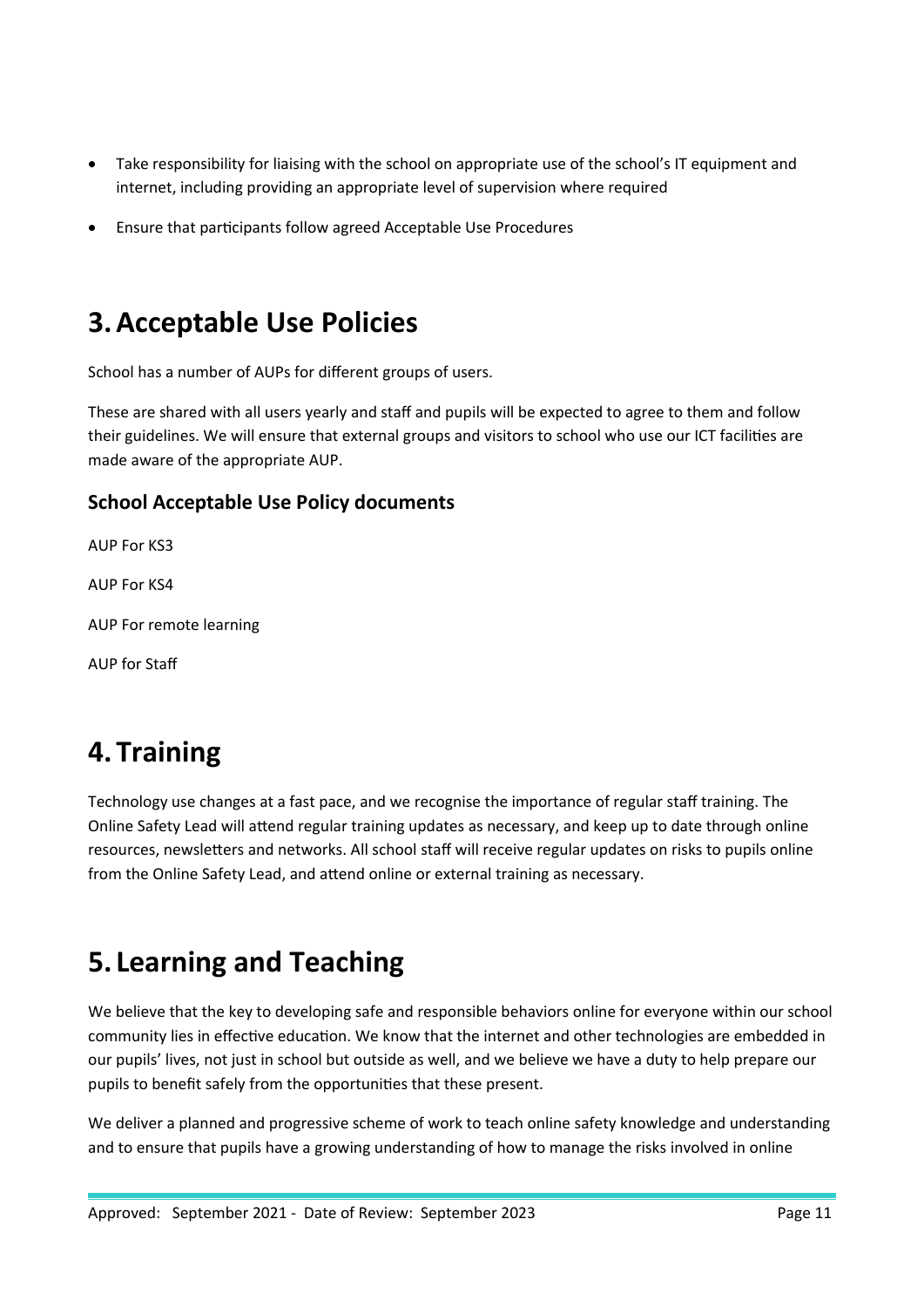activity. Online safety is taught in specific Computing and PSHE lessons and also embedded across the curriculum, with pupils being given regular opportunities to apply their skills.

We teach pupils how to search for information and to evaluate the content of websites for accuracy when using them in any curriculum area. Staff and pupils will be reminded that third party content should always be appropriately attributed so as not to breach copyright laws.

We discuss, remind or raise relevant online safety messages with pupils routinely wherever suitable opportunities arise. This includes the need to protect personal information and to consider the consequences their actions may have on others. Staff will model safe and responsible behaviour in their own use of technology during lessons.

We will remind pupils about the responsibilities to which they have agreed through the AUP.

Pupils will be made aware of where to seek advice or help if they experience problems when using the internet and related technologies.

### **6.Remote education and home learning**

In response to the current pandemic the school now uses the following online learning resources:

Zoom and class dojo

These will continue to be used as necessary in circumstances where a child or group of children must quarantine or self-isolate, or when the school needs to close in an emergency for any reason. All Acceptable Use Policies will apply to school resources which are accessed in the home environment. An additional Acceptable Use Policy will be used if remote education takes place which involves live online contact between teachers and pupils using a webcam or text messaging app/software.

The following DfE guidance will be used:

[Safeguarding and remote education during coronavirus \(COVID-19\)](https://www.gov.uk/guidance/safeguarding-and-remote-education-during-coronavirus-covid-19), DfE 2020

### **7.How parents and carers will be involved**

We believe it is important to help all our parents develop sufficient knowledge, skills and understanding to be able to help keep themselves and their children safe.

To achieve this we will offer opportunities for finding out more information through meetings, the school newsletter and website.

We will ask all parents to discuss the pupil's AUP with their child and return a signed copy to the school. We also ask parents to sign the Home school agreement which includes a statement about their use of social networks in situations where it could reflect on our school's reputation and on individuals within the school community.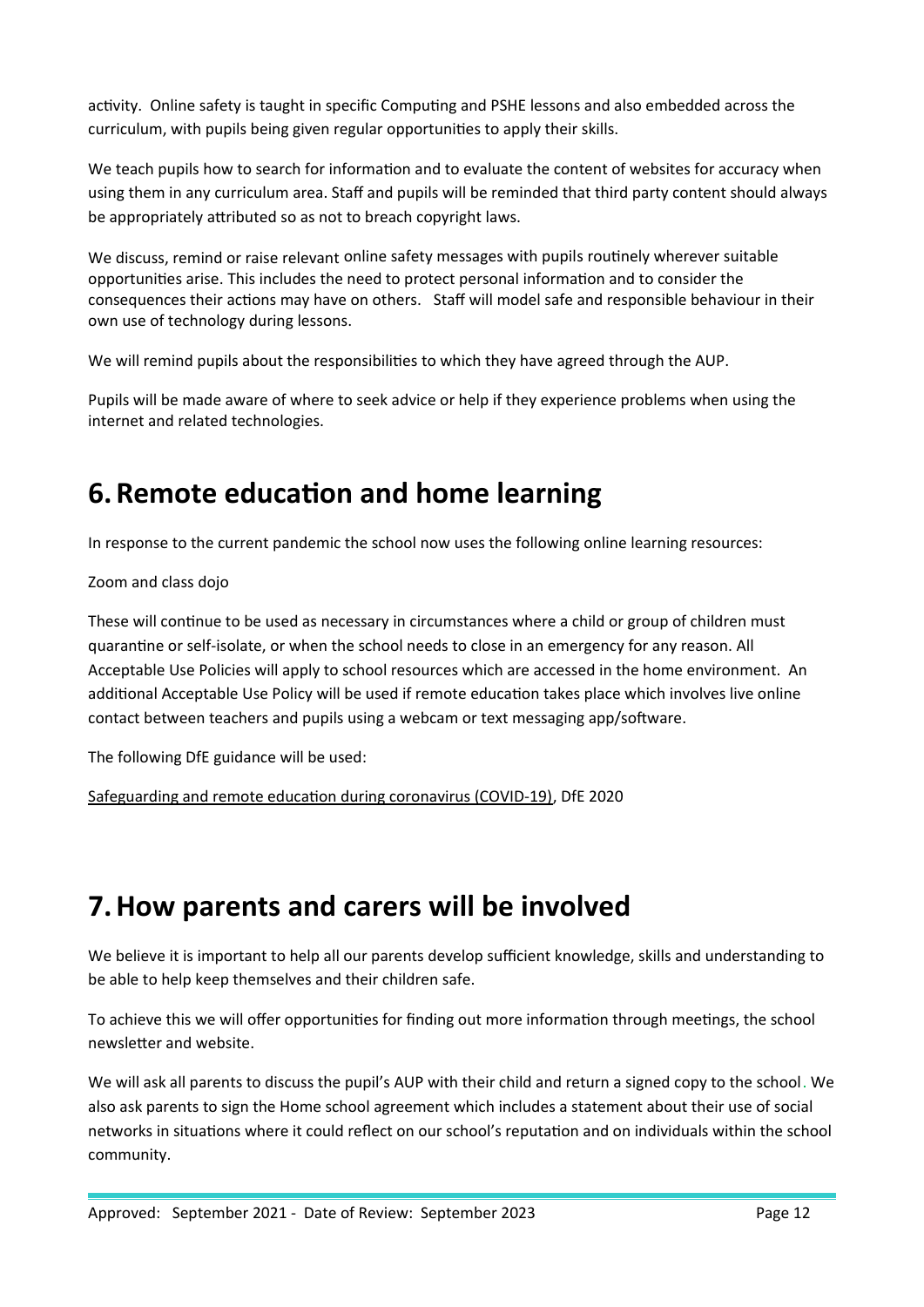We request our parents to support the school in applying the Online Safety Policy.

### **8.Managing and Safeguarding IT systems**

The school will ensure that access to the school IT system is as safe and secure as reasonably possible.

Servers and other key hardware or infrastructure are located securely with only appropriate staff permitted access. Servers, workstations and other hardware and software are kept updated as appropriate. A firewall is maintained and virus and malware protection is installed on all appropriate hardware and is kept active and up-to-date. Staff have virus protection installed on all laptops used for school activity.

All administrator or master passwords for school IT systems are kept secure and available to at least two members of staff e.g. head teacher and member of technical support.

The wireless network is protected by a secure log on which prevents unauthorized access. New users can only be given access by named individuals e.g. a member of technical support.

We do not allow anyone except technical staff to download and install software onto the network.

### **Filtering**

In order to be compliant with the Prevent Duty and Safeguarding Children in Education 2016, the school will:

- As part of the Prevent duty, carry out an annual assessment of the risk to pupils of exposure to extremist content in school
- Ensure that all reasonable precautions are taken to prevent access to illegal and extremist content. Web filtering of internet content is provided . The provider filters the police assessed list of unlawful terrorist content produced on behalf of the home office. The school is satisfied that web filtering manages most inappropriate content including extremism, discrimination, substance abuse, pornography, piracy, copyright theft, self-harm and violence. However it is not possible to guarantee that access to unsuitable or inappropriate material will never occur and we believe it is important to build resilience in pupils in monitoring their own internet activity.
- Inform all users about the action they should take if inappropriate material is accessed or discovered on a computer. Deliberate access of inappropriate or illegal material will be treated as a serious breach of the AUP and appropriate sanctions taken.
- Expect teachers to check websites they wish to use prior to lessons to assess the suitability of content.
- Post notices in classrooms and around school as a reminder of how to seek help.

### **Monitoring**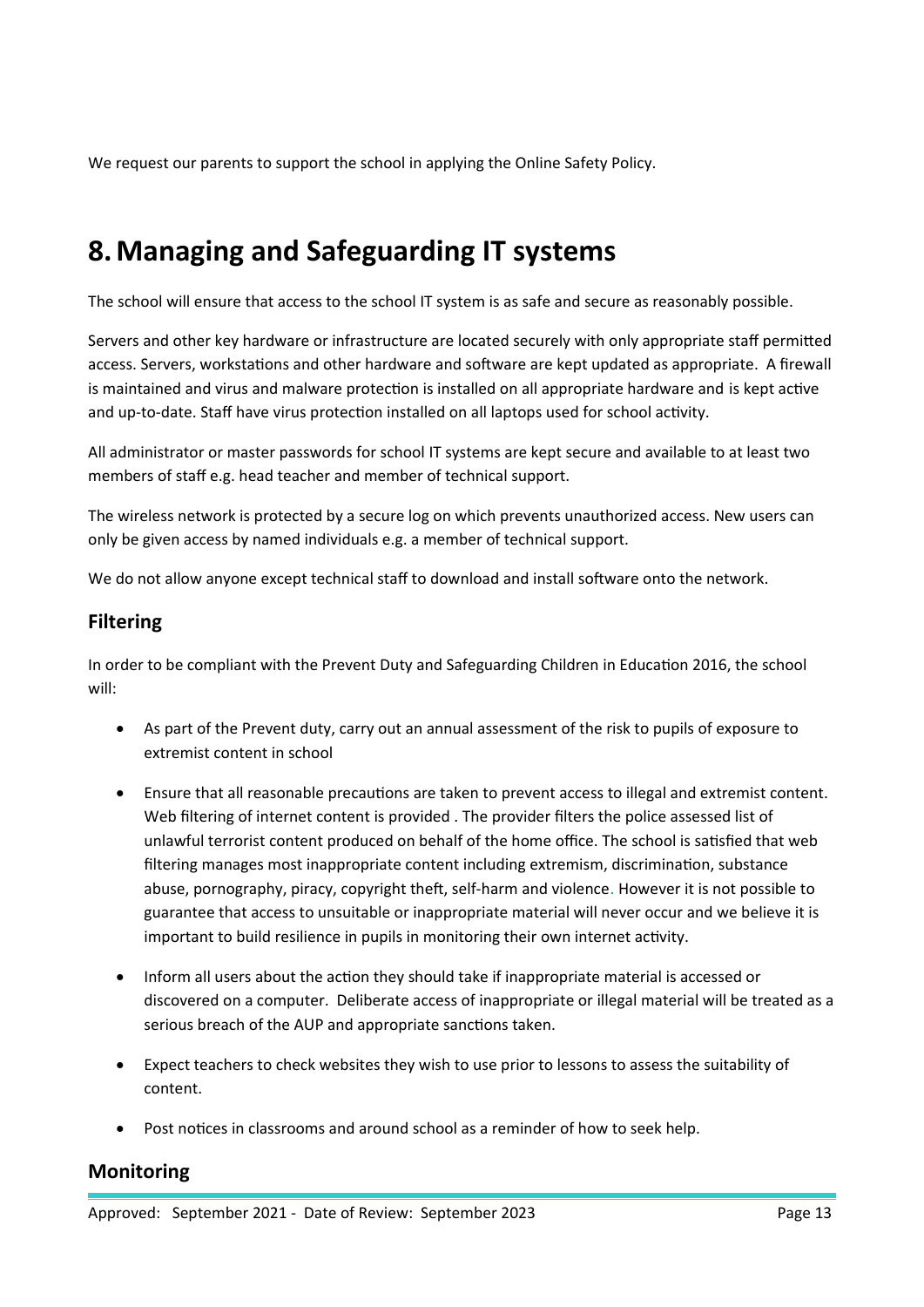In order to be compliant with the Prevent Duty and Safeguarding Children in Education 2020, the school will:

- Use the findings of the annual Prevent risk assessment to put appropriate internet and network monitoring systems in place.
- Pupils are always supervised by staff while using the internet as this reduces the risk of exposure to extremist, illegal or inappropriate material; direct supervision also enables school staff to take swift action should such material be accessed either accidentally or deliberately.
- Internet and network use is monitored every four weeks by the school technician to identify access to websites or internet searches which are a cause for concern.
- Network monitoring software is used throughout school. This produces reports of inappropriate communications, searches and website access. The reports are checked regularly by the IT Technician/Network Manager and any cause for concern is reported to Hafsa Patel and Zohra Umarji.

### **Access to school systems**

The school decides which users should and should not have internet access, the appropriate level of access and the level of supervision they should receive. There are robust systems in place for managing network accounts and passwords, including safeguarding administrator passwords. Suitable arrangements are in place for visitors to the school who may be granted a temporary log in.

All users are provided with a log in appropriate to their key stage or role in school. Pupils are taught about safe practice in the use of their log in and passwords.

Staff are given appropriate guidance on managing access to laptops which are used both at home and school and in creating secure passwords.

Access to personal, private or sensitive information and data is restricted to authorised users only, with proper procedures being followed for authorising and protecting login and password information.

Remote access to school systems is covered by specific agreements and is never allowed to unauthorised third party users.

### **Passwords**

- We ensure that a secure and robust username and password convention exists for all system access (email, network access, school management information system).
- We provide all staff with a unique, individually-named user account and password for access to IT equipment, email and information systems available within school.
- All staff and pupils have responsibility for the security of their usernames and passwords and are informed that they must not allow other users to access the systems using their log on details. They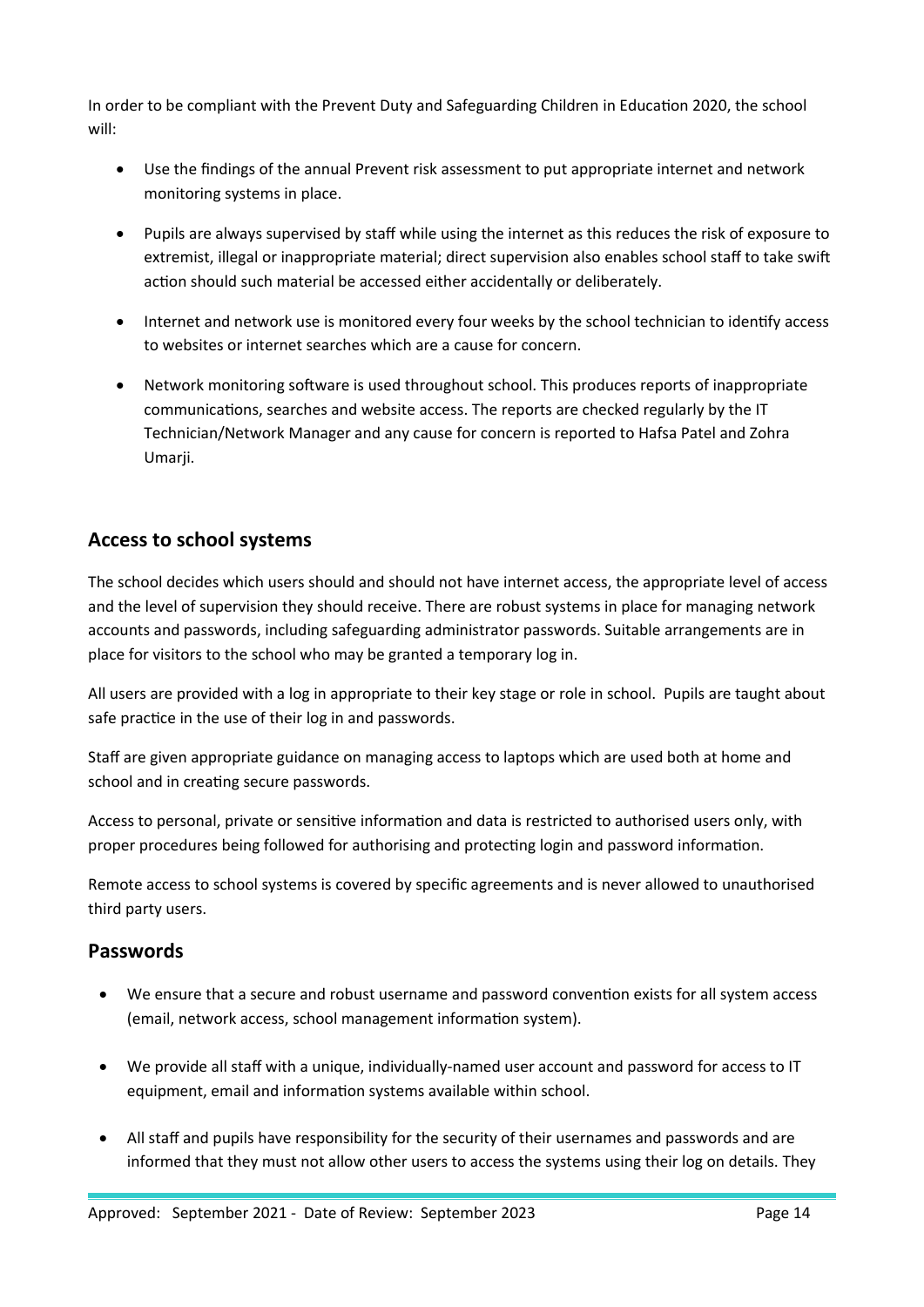must immediately report any suspicion or evidence that there has been a breach of security.

• The school maintains a log of all accesses by users and of their activities while using the system in order to track any online safety incidents.

# **9.Using the internet**

We provide the internet to

- Support teaching, learning and curriculum development in all subjects
- Support the professional work of staff as an essential professional tool
- Enhance the school's management information and business administration systems
- Enable electronic communication and the exchange of curriculum and administration data with the LA, the examination boards and others

Users are made aware that they must take responsibility for their use of, and their behavior whilst using the school IT systems or a school provided laptop or device and that such activity can be monitored and checked.

All users of the school IT or electronic equipment will abide by the relevant Acceptable Use Policy (AUP) at all times, whether working in a supervised activity or working independently,

Pupils and staff are informed about the actions to take if inappropriate material is discovered and this is supported by notices in classrooms and around school.

N.B. Additional guidance for staff is included in the **Kirklees Electronic Communications Guidance for Staff**  and this is included as part of the school's Online Safety Policy.

# **Using email**

Email is regarded as an essential means of communication and the school provides all members of the school community with an e-mail account for school based communication. Communication by email between staff, pupils and parents will only be made using the school email account and should be professional and related to school matters only. Email messages on school business should be regarded as having been sent on headed notepaper and reflect a suitable tone and content and should ensure that the good name of the school is maintained. There are systems in place for storing relevant electronic communications which take place between school and parents.

Use of the school email system is monitored and checked.

It is the personal responsibility of the email account holder to keep their password secure.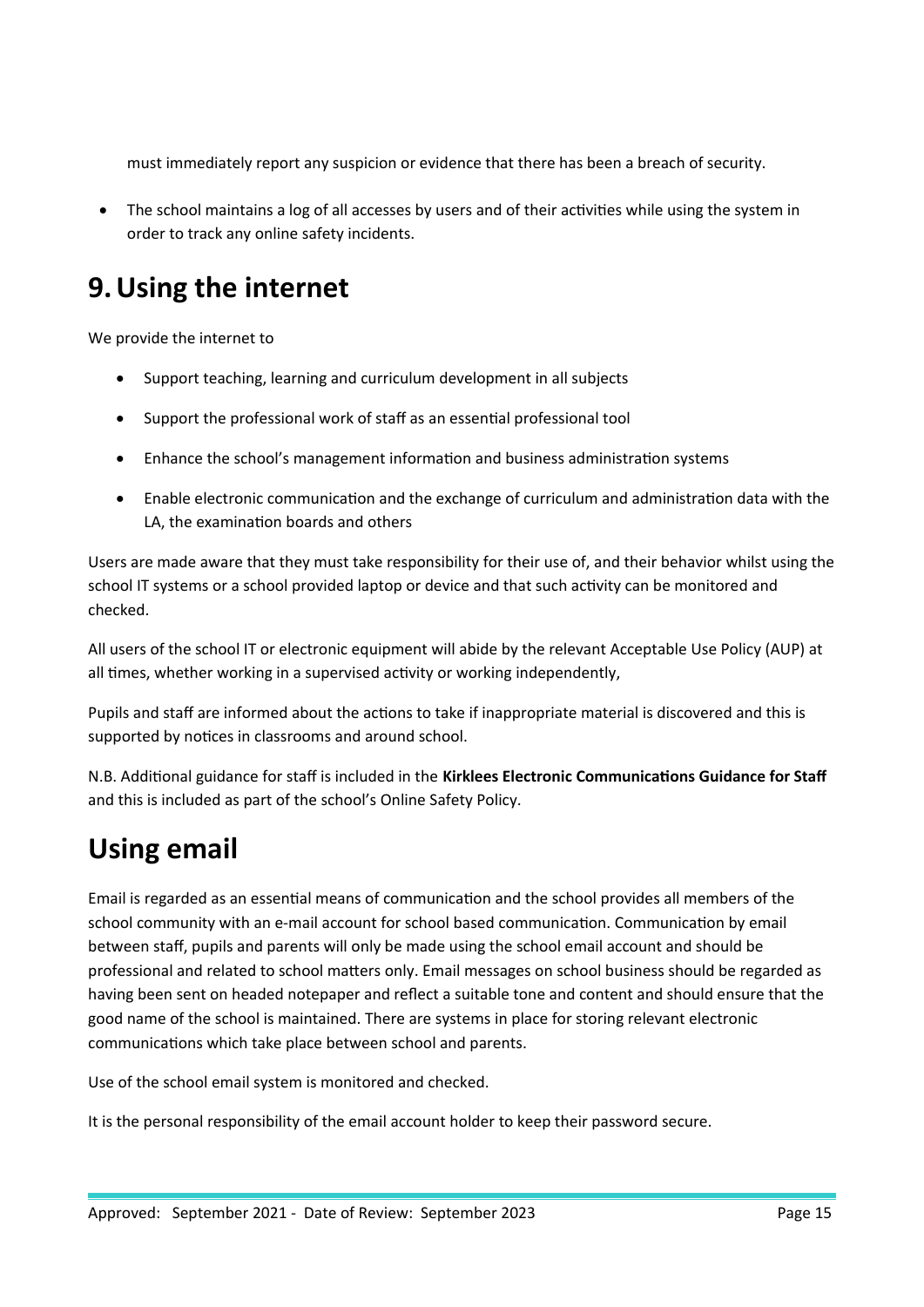As part of the curriculum pupils are taught about safe and appropriate use of email. Pupils are informed that misuse of email will result in a loss of privileges.

School will set clear guidelines about when pupil-staff communication via email is acceptable and staff will set clear boundaries for pupils on the out-of-school times when emails may be answered.

Under no circumstances will staff contact pupils, parents or conduct any school business using a personal email addresses.

Responsible use of personal web mail accounts on school systems is permitted outside teaching hours.

N.B. Additional guidance for staff is included in the **Kirklees Electronic Communications Guidance for Staff**  and this is included as part of the school's Online Safety Policy.

# **Publishing content online**

**E.g. using the school website, learning platform, blogs, wikis, podcasts, social network sites,live streaming**

### **School website:**

The school maintains editorial responsibility for any school initiated web site or publishing online to ensure that the content is accurate and the quality of presentation is maintained. The school maintains the integrity of the school web site by ensuring that responsibility for uploading material is always moderated and that passwords are protected.

The point of contact on the web site is the school address, e-mail and telephone number. Contact details for staff published are school provided.

Identities of pupils are protected at all times. Photographs of identifiable individual pupils are not published on the web site and school obtains permission from parents for the use of pupils' photographs. Group photographs do not have a name list attached.

#### **Creating online content as part of the curriculum:**

As part of the curriculum we encourage pupils to create online content. Pupils are taught safe and responsible behavior in the creation and publishing of online content. They are taught to publish for a wide range of audiences which might include governors, parents or younger children. Personal publishing of online content is taught via age-appropriate sites that are suitable for educational purposes. They are moderated by the school where possible. Pupils will only be allowed to post or create content on sites where members of the public have access when this is part of a school related activity. Appropriate procedures to protect the identity of pupils will be followed.

We take all steps to ensure that any material published online is the author's own work, gives credit to any other work included and does not break copyright.

#### **Online material published outside the school:**

Staff and pupils are encouraged to adopt similar safe and responsible behaviors in their personal use of blogs, wikis, social networking sites and other online publishing outside school as they are in school.

Approved: September 2021 - Date of Review: September 2023 Page 16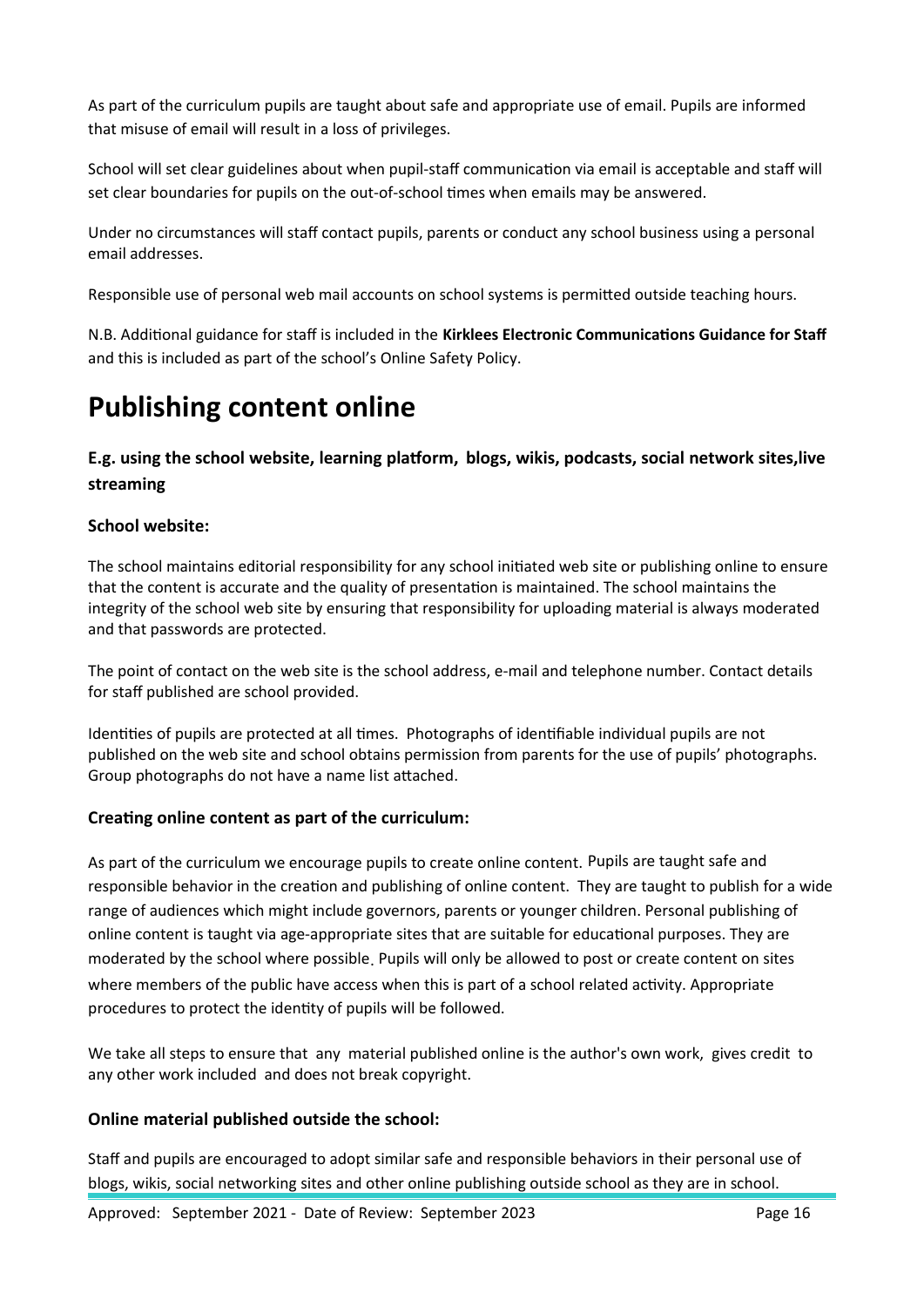Material published by pupils, governors and staff in a social context which is considered to bring the school into disrepute or considered harmful to, or harassment of another pupil or member of the school community will be considered a breach of school discipline and treated accordingly.

N.B. Additional guidance for staff is included in the **Kirklees Electronic Communications Guidance for Staff**  and this is included as part of the school's online safety Policy.

# **Using images, video and sound**

We recognise that many aspects of the curriculum can be enhanced by the use of multimedia and that there are now a wide and growing range of devices on which this can be accomplished. Pupils are taught safe and responsible behavior when creating, using and storing digital images, video and sound.

Digital images, video and sound recordings are only taken with the permission of participants and their parents; images and video are of appropriate activities and are only taken of pupils wearing appropriate dress. Full names of participants are not used either within the resource itself, within the file-name or in accompanying text online.

We ask all parents/carers to sign an agreement about taking and publishing photographs and video of their children (in publications and on websites) and this list is checked whenever an activity is being photographed or filmed.

We secure additional parental consent specifically for the publication of pupils' photographs in newspapers, which ensures that parents know they have given their consent for their child to be named in the newspaper and possibly on the website.

For their own protection staff or other visitors to school never use a personal device (mobile phone, digital camera or digital video recorder) to take photographs of pupils.

We are happy for parents to take photographs at school events but will always make them aware that they are for personal use only and if they have taken photographs of children other than their own they should not be uploaded to social media sites.

N.B. Additional guidance for staff is included in the **Kirklees Electronic Communications Guidance for Staff**  and this is included as part of the school's online safety Policy.

# **Using video conferencing, web cameras and other online meeting apps**

We use video conferencing to enhance the curriculum by providing learning and teaching activities that allow pupils to link up with people in other locations and see and hear each other. We ensure that staff and pupils take part in these opportunities in a safe and responsible manner. All video conferencing activity is supervised by a suitable member of staff. Pupils do not operate video conferencing equipment, answer calls or set up meetings without permission from the supervising member of staff.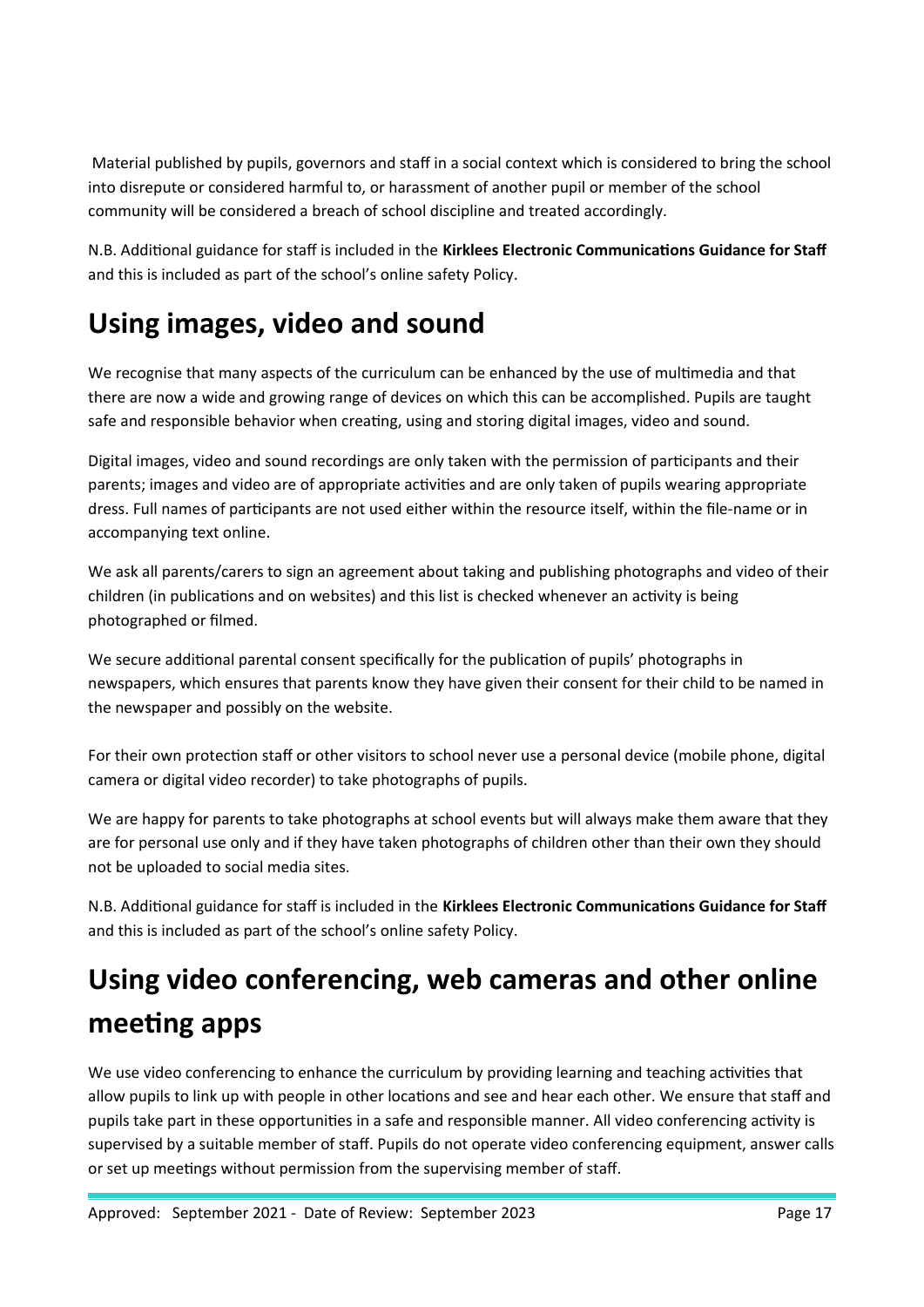Video conferencing equipment is switched off and secured when not in use and online meeting rooms are closed and logged off when not in use.

All participants are made aware if a video conference is to be recorded. Permission is sought if the material is to be published.

For their own protection a video conference or other online meeting between a member of staff and pupil(s) which takes place outside school or whilst the member of staff is alone is always conducted with the prior knowledge of the head teacher or line manager and respective parents and carers.

N. B. Additional guidance for staff is included in the **Kirklees Electronic Communications Guidance for Staff**  and this is included as part of the school's online safety Policy.

# **Using mobile phones**

Personal mobile devices belonging to pupils including mobile phones are not permitted on school premises. Personal devices are brought onto school premises by pupils at their own risk. The school does not accept liability for loss or damage of personal devices.

During lesson time we expect all mobile phones belonging to staff to be switched off unless there is a specific agreement for this not to be the case.

Where required for safety reasons in off-site activities, a school mobile phone is provided for staff for contact with pupils, parents or the school. Staff will never use personal mobile phones in any situation where their mobile phone number or other personal details may be revealed to a pupil or parent.

Unauthorized or secret use of a mobile phone or other electronic device, to record voice, pictures or video is forbidden. Publishing of such material on a web site which causes distress to the person(s) concerned will be considered a breach of school discipline, whether intentional or unintentional. The person responsible for the material will be expected to remove this immediately upon request. If the victim is another pupil or staff member we do not consider it a defense that the activity took place outside school hours.

The sending or forwarding of text messages, emails or other online communication deliberately targeting a person with the intention of causing them distress is online bullying; this will be considered a disciplinary matter.

We make it clear to staff, pupils and parents that the Headteacher has the right to examine content on a mobile phone or other personal device to establish if a breach of discipline has occurred.

N. B. Additional guidance for staff is included in the **Kirklees Electronic Communications Guidance for Staff**  and this is included as part of the school's Online Safety Policy.

# **Using wearable technology**

Wearable technology includes electronic fitness trackers and internet enabled 'smart' watches. Wearable technology is not permitted on school premises. Personal devices are brought onto school premises by pupils at their own risk. The school does not accept liability for loss or damage of personal devices.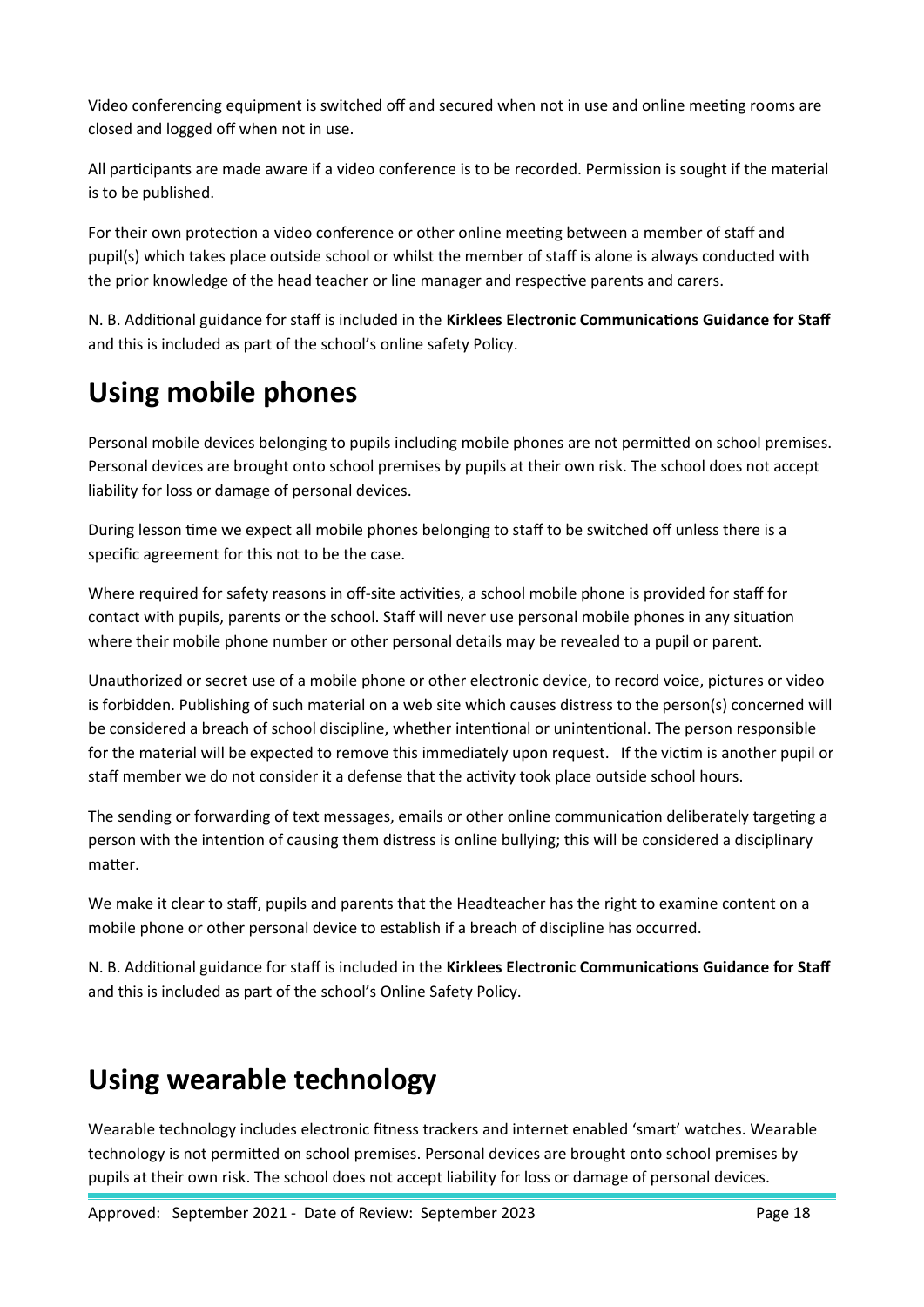Wearable technology is not to be worn during tests or examinations.

# **Using mobile devices**

We recognise that the multimedia and communication facilities provided by mobile devices (e.g. iPad, iPod, tablet, netbook, Smart phones) can provide beneficial opportunities for pupils. However their use in lesson time will be with permission from the teacher and within clearly defined boundaries.

Pupils are taught to use them responsibly.

### **Using other technologies**

As a school we will keep abreast of new technologies and evaluate both the benefits for learning and teaching and also the risks from an online safety point of view.

We will regularly review the online safety policy to reflect any new technology that we use, or to reflect the use of new technology by pupils.

Staff or pupils using a technology not specifically mentioned in this policy, or a personal device whether connected to the school network or not, will be expected to adhere to similar standards of behavior to those outlined in this document.

### **10. Protecting school data and information**

School recognises the obligation to safeguard staff and pupils' sensitive and personal data including that which is stored and transmitted electronically. We regularly review our practices and procedures to ensure that they meet this basic obligation.

The school is a registered Data Controller under the Data Protection Act 1998 and we comply at all times with the requirements of that registration. All access to personal or sensitive information owned by the school will be controlled appropriately through technical and non-technical access controls.

Pupils are taught about the need to protect their own personal data as part of their online safety awareness and the risks resulting from giving this away to third parties.

Suitable procedures, and where necessary training, are in place to ensure the security of such data including the following:

- Staff are provided with encrypted USB memory sticks for carrying sensitive data
- All computers or laptops holding sensitive information are set up with strong passwords, password protected screen savers and screens are locked when they are left unattended
- Staff are provided with appropriate levels of access to the school management information system holding pupil data. Passwords are not shared and administrator passwords are kept securely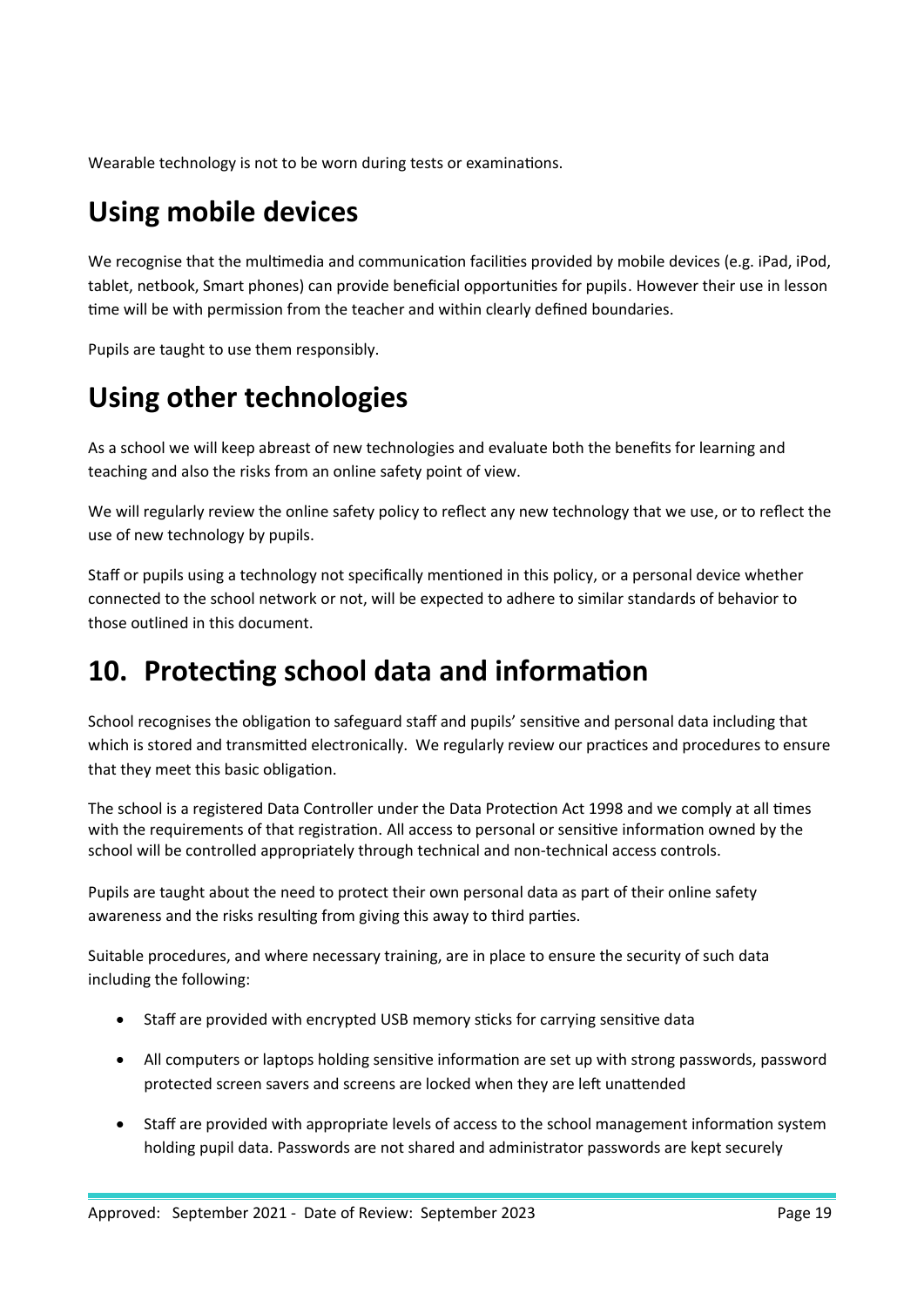- Staff are aware of their obligation to keep sensitive data secure when working on computers outside school
- All devices taken off site, e.g. laptops, tablets, removable media or phones, are secured to protect sensitive and personal data and not left in cars or insecure locations.
- When we dispose of old computers and other equipment we take due regard for destroying information which may be held on them
- We follow Kirklees procedures for transmitting data securely and sensitive data is not sent via emailed unless encrypted
- Remote access to computers is by authorized personnel only
- We have full back up and recovery procedures in place for school data
- Where sensitive staff or pupil data is shared with other people who have a right to see the information, for example governors or Kirklees officers, we label the material appropriately to remind them of their duty to keep it secure and securely destroy any spare copies

### **Management of assets**

Details of all school-owned hardware and software are recorded in an inventory.

All redundant IT equipment is disposed of through an authorised agency. This will include a written receipt for the item including an acceptance of responsibility for the destruction of any personal data.

Disposal of any ICT equipment will conform to [The Waste Electrical and Electronic Equipment Regulations](http://www.legislation.gov.uk/uksi/2006/3289/pdfs/uksi_20063289_en.pdf)  [2006](http://www.legislation.gov.uk/uksi/2006/3289/pdfs/uksi_20063289_en.pdf) and/or [The Waste Electrical and Electronic Equipment \(Amendment\) Regulations 2007](http://www.legislation.gov.uk/uksi/2007/3454/pdfs/uksi_20073454_en.pdf). [Further](http://www.environment-agency.gov.uk/business/topics/waste/32084.aspx)  [information](http://www.environment-agency.gov.uk/business/topics/waste/32084.aspx) can be found on the Environment Agency website.

### **Responding to online safety incidents**

All online safety incidents are recorded in the School Online Safety Log which is regularly reviewed.

Any incidents where pupils do not follow the Acceptable Use Policy will be dealt with following the school's normal behaviour or disciplinary procedures.

In situations where a member of staff is made aware of a serious online safety incident concerning pupils or staff, they will inform the Online Safety Lead, their line manager or the Headteacher who will then respond in the most appropriate manner. [See **First Responders Guide to eSafety Incidents]**

Instances of **online bullying** will be taken very seriously by the school and dealt with using the school's antibullying procedures. School recognizes that staff as well as pupils may be victims and will take appropriate action in either situation, including instigating restorative practices to support the victim.

Incidents which create a risk to the security of the school network, or create an information security risk, will be referred to the school's Online Safety Lead and technical support and appropriate advice sought and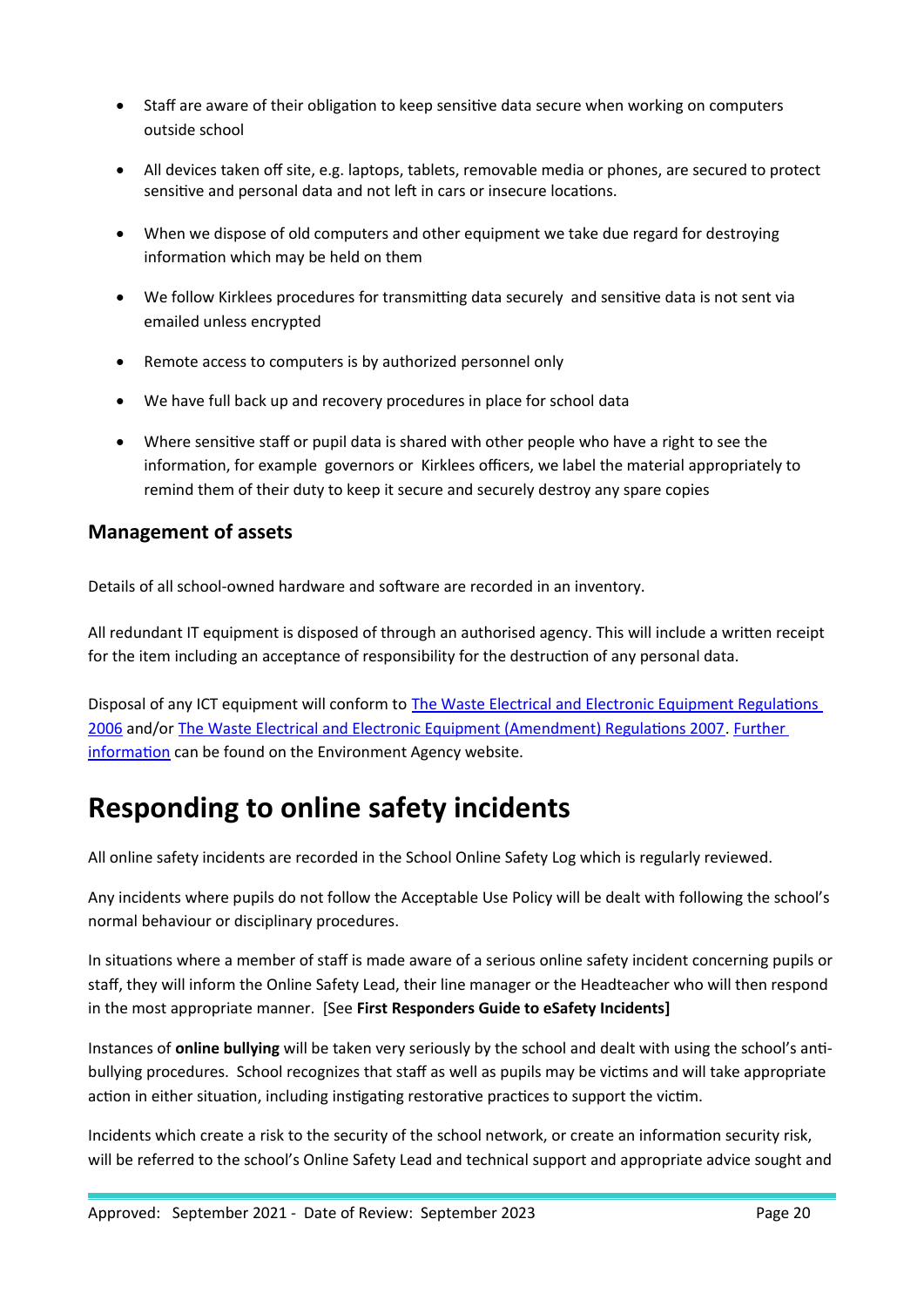action taken to minimize the risk and prevent further instances occurring, including reviewing any policies, procedures or guidance. If the action breaches school policy then appropriate sanctions will be applied. The school will decide if parents need to be informed if there is a risk that pupil data has been lost.

School reserves the right to monitor equipment on their premises and to search any technology equipment, including personal equipment with permission, when a breach of this policy is suspected.

### **Dealing with a Child Protection issue arising from the use of technology:**

If an incident occurs which raises concerns about child protection or the discovery of indecent images on the computer, then the procedures outlined in the Kirklees Safeguarding Procedures and Guidance will be followed.

#### **[Section 1.4.6 Child Abuse and Information Communication Technology](http://www.proceduresonline.com/westyorkscb/chapters/p_ca_information.html#_refstrat)**

#### **Dealing with complaints and breaches of conduct by pupils:**

- Any complaints or breaches of conduct will be dealt with promptly
- Responsibility for handling serious incidents will be given to a senior member of staff
- Parents and the pupil will work in partnership with staff to resolve any issues arising
- Restorative practice will be used to support the victims
- There may be occasions when the police must be contacted. Early contact will be made to establish the legal position and discuss strategies

### **The following activities constitute behaviour which we would always consider unacceptable (and possible illegal):**

- accessing inappropriate or illegal content deliberately
- deliberately accessing downloading and disseminating any material deemed offensive, obscene, defamatory, racist, homophobic or violent
- continuing to send or post material regarded as harassment or of a bullying nature after being warned
- staff using digital communications to communicate with pupils in an inappropriate manner (for instance, using personal email accounts, personal mobile phones, or inappropriate communication via social networking sites)

#### **The following activities are likely to result in disciplinary action:**

- any online activity by a member of the school community which is likely to adversely impact on the reputation of the school
- accessing inappropriate or illegal content accidentally and failing to report this